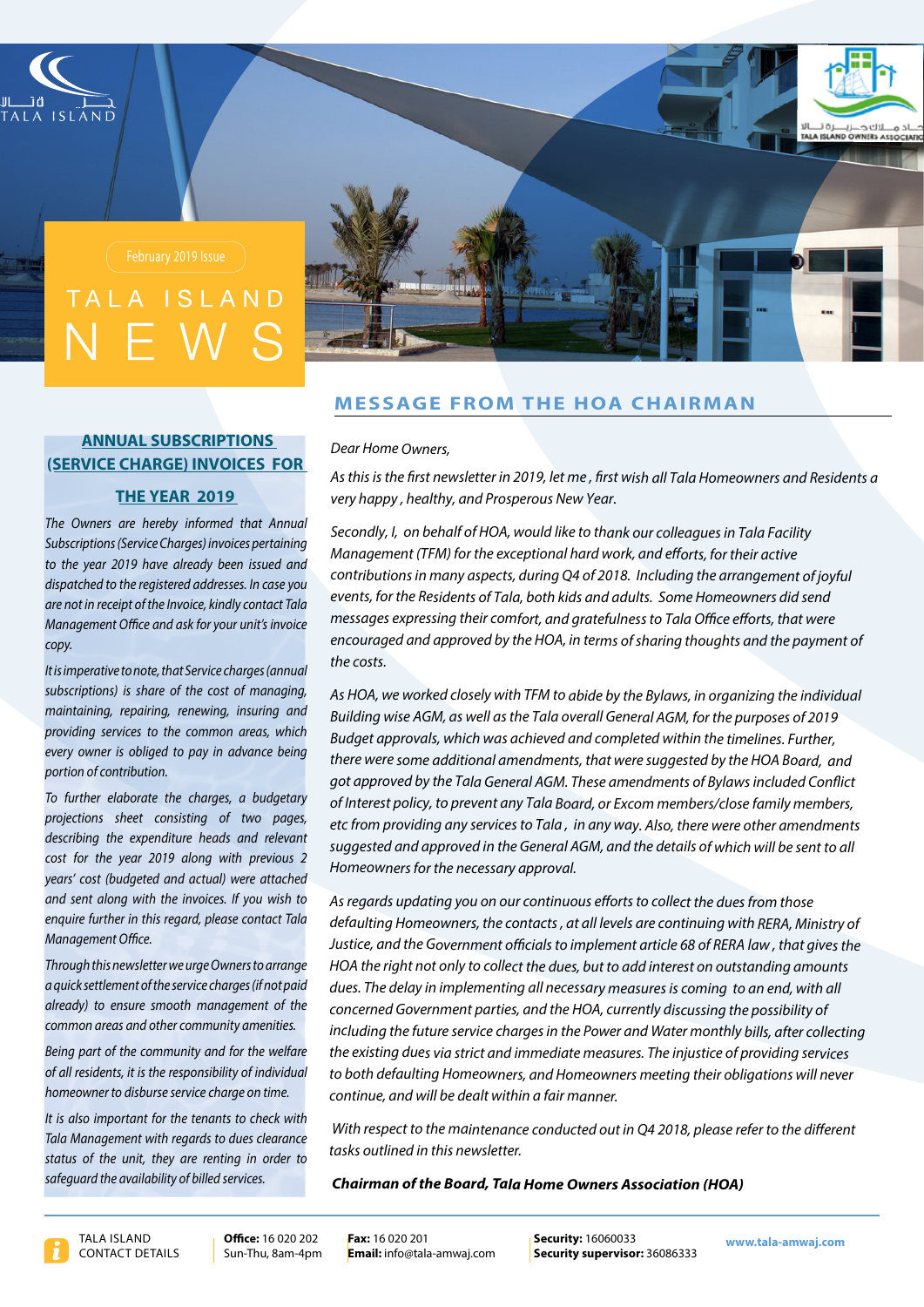## **EVENTS & ACTIVITIES**

Tala Island Owners Association & Tala Management organized two events for its Residents during Q4 2018. The first event was the Halloween Party on October 31. The kids and Families enjoyed the TRICK OR TREAT at the Park. And the second event was National Day & Christmas Celebrations on December 13. Residents enjoyed day of fun, activities and traditional food. Santa also paid a visit to the children. Both events were highly appreciated by the Residents.



# **MAINTENANCE & IMPROVEMENT**

**y**

## **COMPLETED**

#### **NEW PLAYGROUND STRUCTURE PONTOON MAINTENANCE**



As part of our new improvement plans to enhance our facilities; a new playground structure was installed during December 2018, which is already in utilization of the kids.



The Pontoon was repaird and fixed after the strong wind, which hit and damaged some portions.

## **IN PROGRESS**

## **SEA VIEW 1-2 & 3-5 BUILDINGS EXTERIOR PAINTING**

Sea View Buildings external painting work has been started on 28th of January 2019. This was possible due to responsible Owners behaviour in settlement of their obligations (Service Charges) in these two phases. Tala HOA & Tala Management with the aim to serve better and provide the best possible services, has initiated this work, by utilizing the existing



painting provisions, which means, there will be no further cost to be charged to the owners for the painting work.

#### **DUCT REPAIR**

We would like to update the Residents that as part of our plans of major repairing works. we are currently in process of repairing Ducts on the roof tops. Some phases have already been completed such as Marina, Sea View and work on the Reef Ducts is in process, after which we will be heading for the balance phases. We urge all Residents to help Management in future by taking care and especially not walking on top of the Ducts.

# **202 020 16** CALL US WITH ADVERTISE TO - CLASSIFIEDS



**TALA ISLAND** CONTACT DETAILS

**Office:** 16 020 202 Sun-Thu, 8am-4pm

Fax: 16 020 201 Email: info@tala-amwaj.com

**Security:** 16060033 /34 16060033 www.tala-amwaj.com **Security supervisor: 36086333** 

# **SECURITY INSTRUCTIONS**

**As per the civil defence instructions you are required to remove all your personal possessions located at your basement parking space, outside of your main door, or** at any common area to avoid **Safety and Fire Hazard. Your personal belonging** is your own responsibility, **Tala Management is not responsible** for missing **items in the common areas and the basement parking** lots.

# **USEFUL NUMBERS**



**Weather Update 17 236 236** 000 700 17 **Guard Coast** 999 **Emergencies Bahrain International Airport** 17 339 339 **Traffic Accidents 17 688 888 Tourist Department 17 231 375** 39866952 **Security Amwaj Amwaj Main Office 16033100** Tala Leisure Center 16071006 **Tala Laundry** T. 17532268 M. 36815003 **Park & Shop Market M 36184242 My Kitchen Restaurant 39922007** 

# **NOTICE BOARD**



#### **Pest Control Treatment**

The Pest Control routine services took place as scheduled within common areas of Tala Island on 14<sup>th</sup> & 15th January, 2019 The routine service includes Inspection and Treatment for all Crawling Insect & Rodent Control. We would like to take the opportunity and ask residents to please notify Tala Management with the problem area (if you come across) in order to treat specifically to overcome the infestation in future. The next routine service is scheduled for 14th and 15th of March 2019.